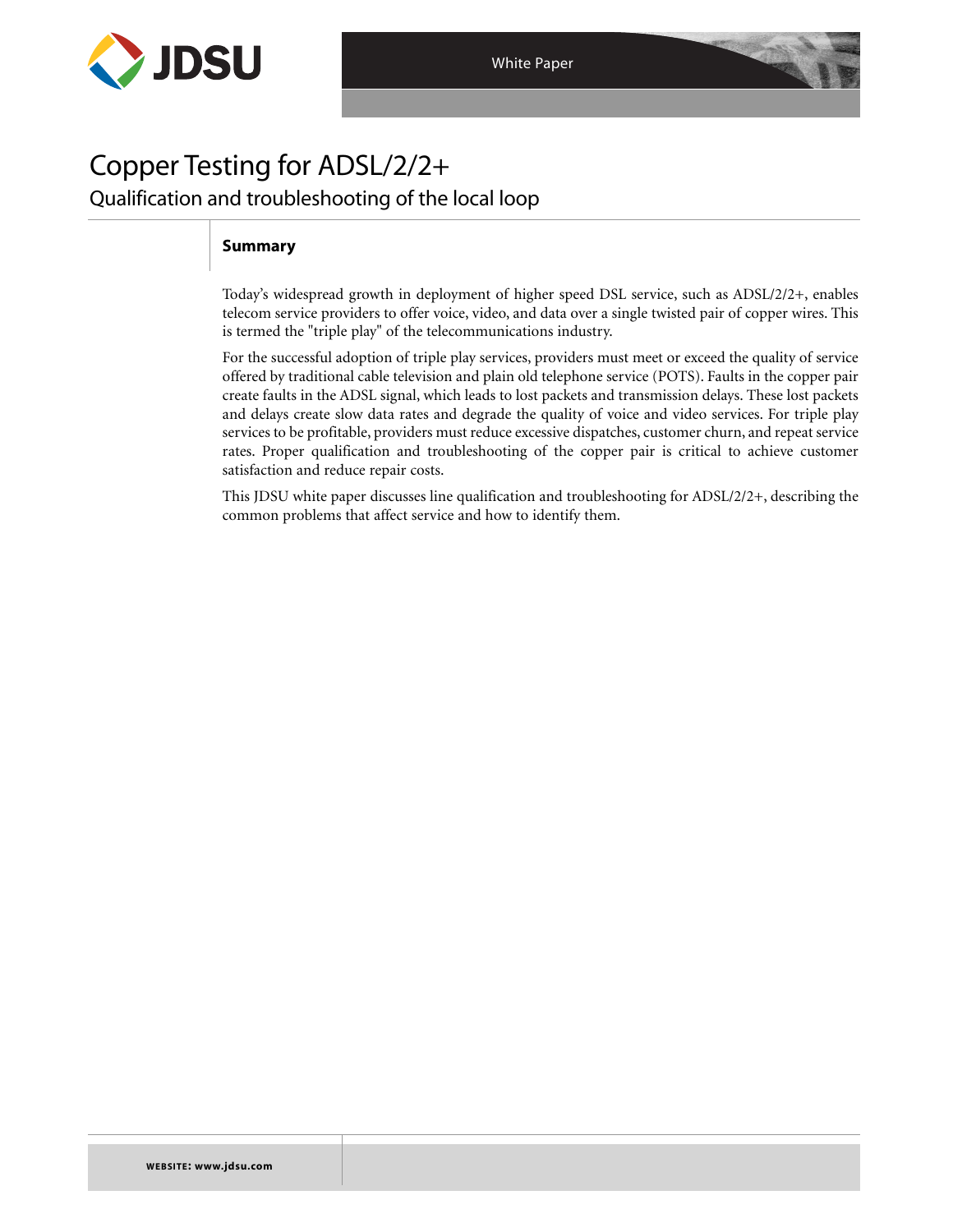## **ADSL Overview**

A single copper pair delivers both POTS service and ADSL service by carrying three channels - a highspeed downstream channel, a medium-speed upstream channel, and a POTS channel.

An ADSL transceiver unit-remote (ATU-R) is located at the customer's premises, and an ADSL transceiver unit-central office (ATU-C) is located at the central office. The ATU-C is a circuit card mounted in a digital subscriber line access multiplexer (DSLAM). The subscriber connects their modem to an RJ-11 outlet in the wall and their PC to the modem, typically with a RJ-45 or USB connector (Figure 1).

The POTS signal is transmitted in the low frequency band below 4 kHz. Upstream ADSL/2/2+ data is carried between 25 kHz and 138 kHz. Downstream data is carried between 139 kHz and 1.1 MHz for ADSL and ADSL2. ADSL2+ uses a downstream bandwidth of 139 kHz to 2.2 MHz (Figure 2). Selection of the copper pair is very important, since line length, bridged taps, and cross-coupled interference all degrade the data rate.



Figure 2.The frequency spectrum for ADSL/2/2+.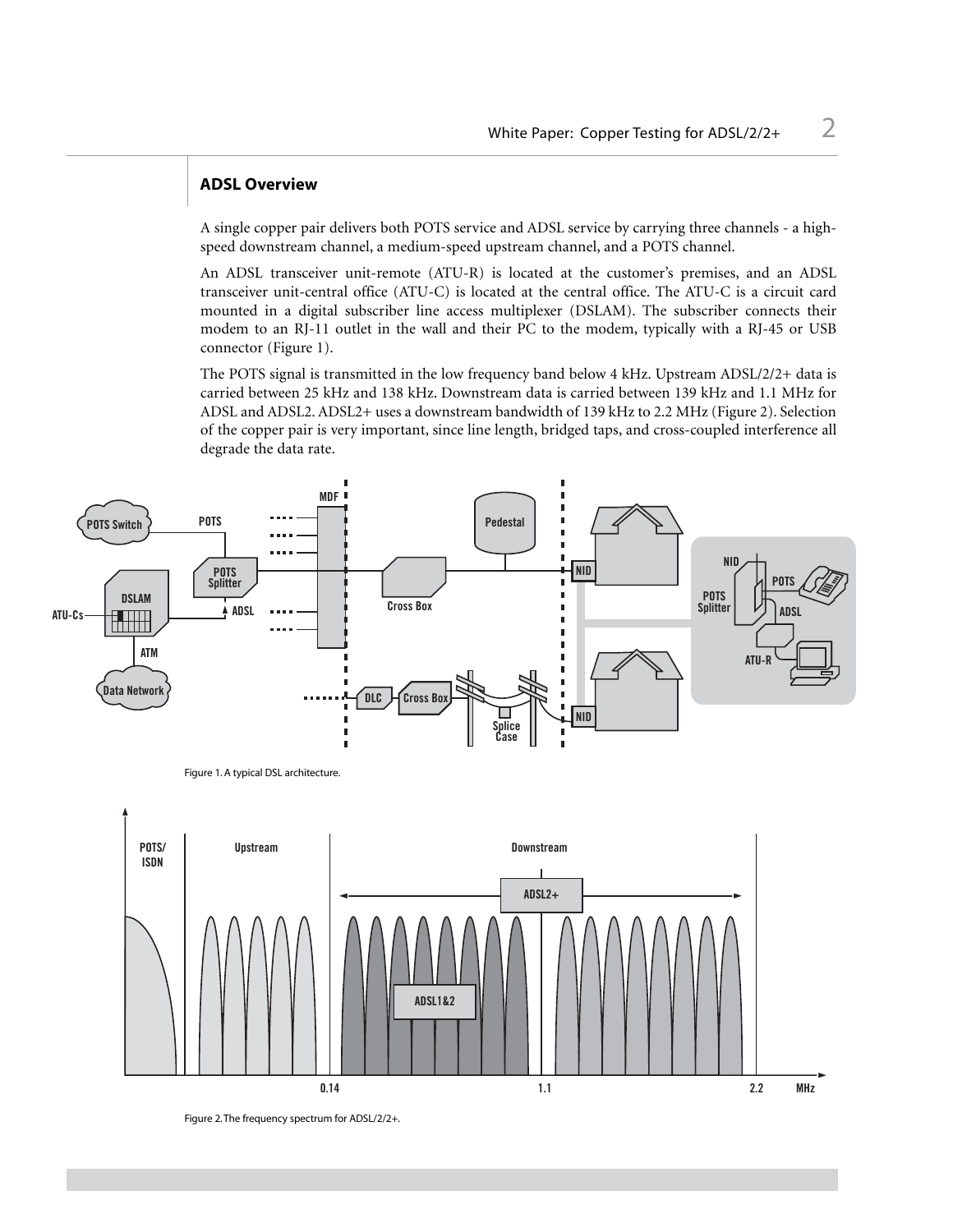ADSL2 has been specifically designed to improve the data rate and reach of ADSL largely by achieving better performance on long lines. ADSL2 accomplishes this by improving modulation efficiency, reducing framing overhead, achieving higher coding gain, improving the initialization state machine, and providing enhanced signal processing algorithms. ADSL2+ further improves on the ADSL2 standard by allocating a larger spectrum for downstream data, dramatically improving the data rate over ADSL2 or ADSL (Figure 3).

This increased bandwidth allows for service providers to deliver high-definition television, voice service, and high-speed Internet in one bundled package. The option to provide these triple play services or to provide DSL to customers farther from the central office comes at a cost, however. The higher frequencies used by ADSL2+ are affected by cable faults that would not impede traditional ADSL. Also, as residential customers begin to rely on ADSL to provide not only their Internet connection, but also telephone service and television, they are much more sensitive to service interruptions. These factors make adequate copper testing for ADSL2+ crucial.



## **Data Rate vs. Loop length**

Figure 3. Data rate and loop length reach improvements for ADSL/2/2+.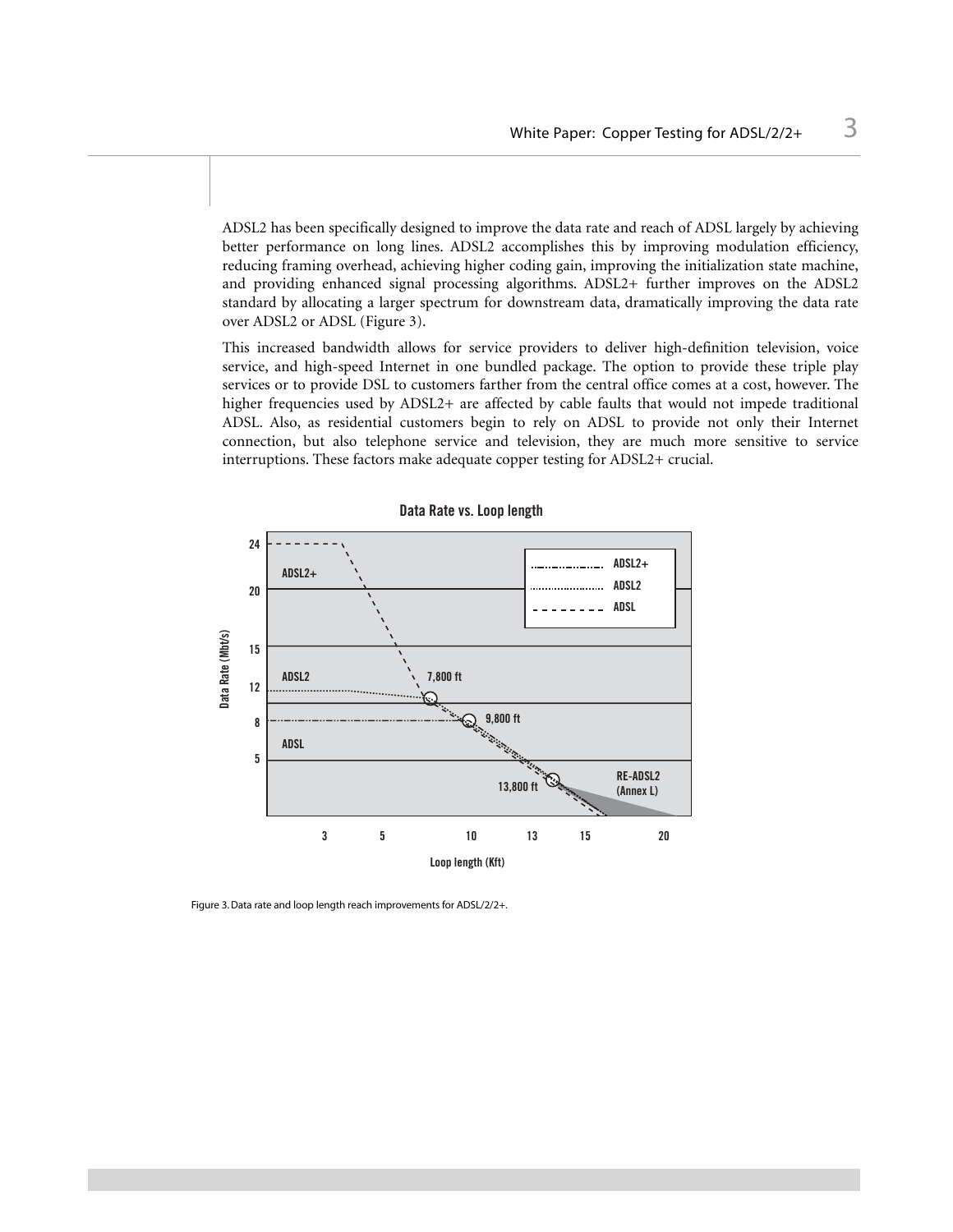## **Test the Copper**

## **Typical POTS Testing**

A POTS loop requires that several parameters be met in order to provide good service to the customer: Good DC continuity, Adequate loop current, Low loop loss, Low noise.

Therefore, testing for POTS requires accurate measurement of these parameters and the ability to locate faults that could lead to service impairments.

#### **DC Current**

On a good loop in the on-hook state, there should be no DC path between the three conductors of a POTS loop (tip, ring, and ground). Specifically, there must be at least 3.5 MT of resistance between each conductor. If less than 3.5 MT of resistance is measured between the tip and ring, a short exists. If less than 3.5 MT of resistance is measured between the tip and ground or the ring and ground, a ground fault exists.These faults may be found using either a time domain reflectometer (TDR) or a resistive fault locator (RFL).

#### **Loop Current**

The current running on a POTS loop provides the power to the customer's telephone and keeps the loop clean by burning off excess condensation and corrosion within the spice points.To adequately provide both functions, the loop current should be at least 23 mA at the customer's network interface device. If this measurement is too low, the common cause is that the loop is too long, or there is a resistive fault. If no loop current is measured, the loop is probably open at some point.

#### **Loop Loss**

The loop loss measurement can be used to ensure that voice or data transmission can be sent reliably on the loop.This is accomplished by dialing the local switch's milliwatt number and requesting that a tone be sent, which is then measured at the customer's residence.The loop loss should be less than 8 dB at 1,004 Hz.

A more thorough loop loss measurement can be performed by testing the loss at 3 tones (404 Hz, 1,004 Hz, and 2,804 Hz), 10 tones, 17 tones, or 23 tones.These sweeps may identify AC faults, such as bridged taps, excessive loop length, misplaced load coils, and wet sections.

#### **Noise**

Metallic noise consists of unwanted voltage that exists between the tip and ring on the loop. If this voltage is greater than 20 dBrnC, it can be heard on the phone as a crackle or hum. If the voltage is greater than 40 dBrnC, the loop is unusable. Noise is a symptom of a poorly balanced pair or excessive power influence. If the power influence is greater than 80 dBrnC or if the balance is less than 60 dB, the loop may have audible noise.

The health of the copper pair is very important for ADSL. Since it shares the loop with POTS, qualifying or troubleshooting a line for ADSL builds upon the traditional tests performed for a line carrying only POTS. However, because of the high frequency signal of ADSL, some faults that do not affect telephone service can render the loop unacceptable for ADSL. For information regarding POTS testing, refer to the gray box on the right.

## **Foreign Voltage**

Testing for the presence of foreign voltage on an open pair should be done before any other tests. Excessive foreign voltage on an open pair is a sign that the loop is in poor health. It can also be a safety hazard.

## Foreign DC Voltage

An open pair can have DC voltage on it from other services in the same cable group, such as POTS, T1, ADSL, or HDSL. This happens when a pair is crossed with one or more working pairs as a result of physical cable damage, water in the cable, or faulty splices. This cable damage can result in noise or attenuation on an ADSL circuit.

To accurately test for DC voltage, use a high-impedance digital voltmeter (1 MT termination) and test on a dry pair, with the circuit open on the far end. Ideally, an open pair should have no DC voltage, but ADSL can tolerate some amount of DC voltage, generally less than 3 V DC tip to ring, tip to ground, and ring to ground is considered acceptable.

If a DC voltage measurement is performed on a wet pair connected to the central office, there should be between 48 V and 52 V DC tip to ring, -48 V to -52 V DC ring to ground, and less than 3 V tip to ground.

#### Foreign AC Voltage

Induction from nearby power lines or interference from other data services in the same binder can cause an open pair to have AC voltage on it. This AC voltage acts as a noise source, degrading the quality of ADSL transmission.

Power line inductance is called power influence and is caused by power lines in close proximity to the loop. Power influence usually originates from power lines that share poles or are buried underground near the telephone cable, but power influence can also originate from lines that are anywhere within a few thousand feet of telephone cables. The length in which the telephone cables run parallel to the power lines has a greater effect on power influence than their proximity to each other.

To measure foreign AC voltage, use a digital voltmeter. Typically, the tip to ring voltage should be less than 3 V AC and the tip to ground and ring to ground voltages should be less than 10 V AC. Advanced copper measurement test sets can also measure power influence in dBrnC. An acceptable level of power influence is anything under 80 dBrnC, while 80 to 90 dBrnC is considered marginal. Greater than 90 dBrnC is unacceptable.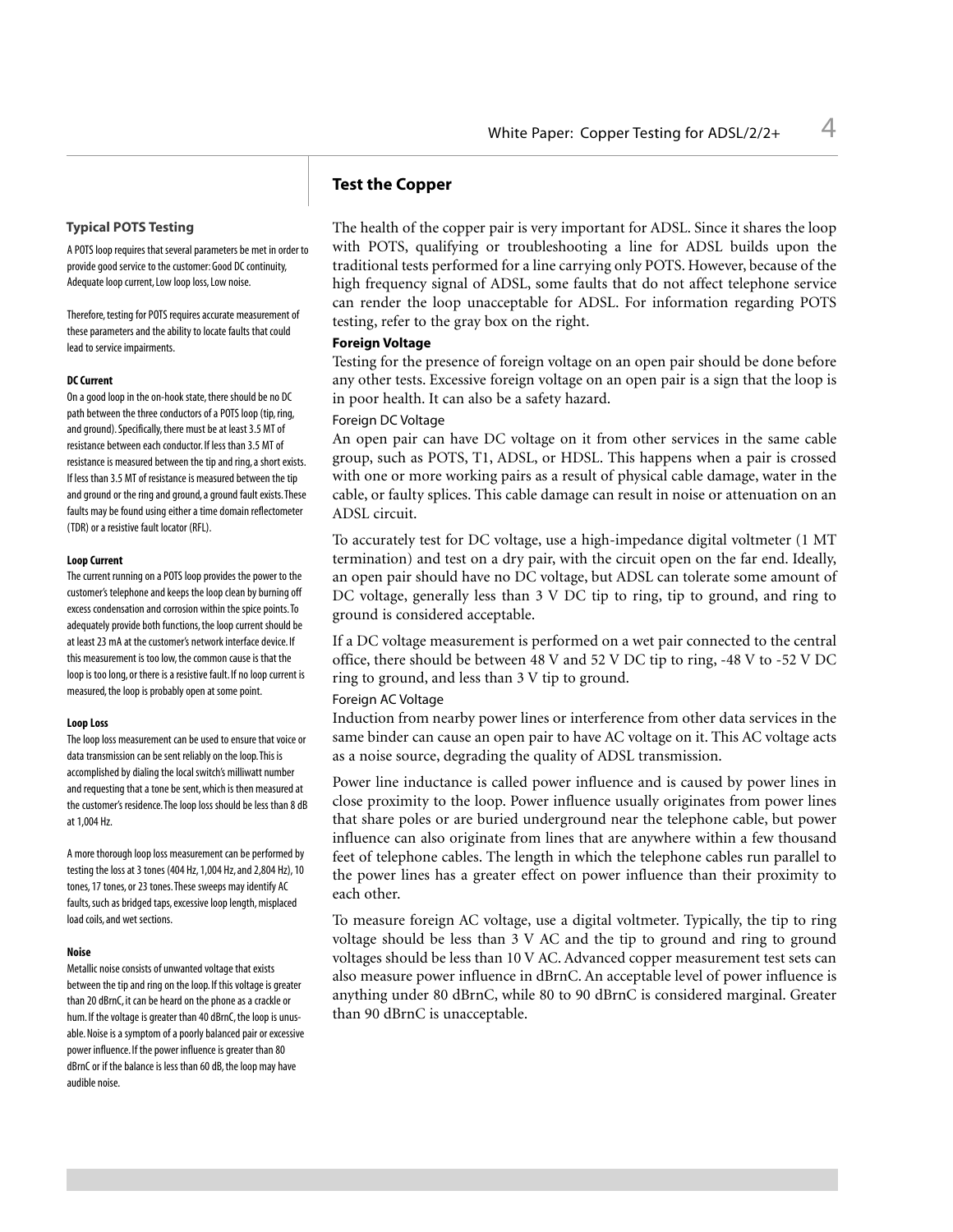## **Loop Length**

Capacitance and attenuation of a loop increases as the loop length increases. If the loop is too long, the modems may not synchronize at all, or they may have a low data rate. Therefore, there is a maximum length for a pair in order to be acceptable for ADSL, depending on wire gauge, gauge changes, and overall line condition.  $ADSL/2/2+$  is designed to support loop lengths of up to 18,000 feet. To take advantage of the rate increases available with ADSL2+, though, the loop length must be less than 8,000 feet.

To test loop length, use an opens meter on a disconnected pair. Since cable specifications require that all wiring used for the outside plant have a constant capacitance of .083 µF per mile between the tip and ring, an opens meter can measure the capacitance to the open and convert the measurement to distance. The capacitance between the tip and ground or the ring and ground, however, is dependent upon the cable fill type. Consequently, to accurately measure opens tip to ground or ring to ground, the test set must be configured for the proper fill type. Since bridged taps add capacitance to all opens measurements, this length includes any bridged taps.

Loop length can also be measured by placing a short on the far end and then taking a distance to short measurement. This measures the resistance of the loop and will not include the length of the bridged taps. Resistance is dependant upon both cable gauge and temperature, so these values must be set for a test set to accurately determine resistive length.

#### **Balance**

A balance measurement is a great method to qualify the overall health of the pair. Theoretically, the tip and ring conductors should have the same electrical characteristics. The more alike the conductors are, the better the pair is at rejecting noise, both internal (inside the binder) and external. A balance measurement quantifies the amount of similarity. If a pair is out of balance, it will not reject noise very well and will either affect the data rate of ADSL or will prevent synchronization entirely.

#### Longitudinal Balance

The most effective way to measure balance is by exciting the pair with a signal and measuring the response difference between the tip and ring. The measurement is given in decibels, with 60 dB or greater generally considered acceptable, 50 to 60 dB marginal, and less than 50 dB unacceptable.

Balance can also be derived by subtracting the noise level from the power influence level. To accurately measure balance using this method, the power influence must be at least 70 dB.

## Resistive Balance

Balance can also be measured using a resistive measurement by grounding both conductors at the far end and comparing tip to ground and ring to ground measurements. These measurements should be within 5 T or 1% of each other, whichever is less. This measurement requires action at the far end; therefore, a longitudinal balance measurement is usually preferred.

## Capacitive Balance

Another method to compare the similarity between the tip and ring is with an opens meter. If you measure the loop length of an open pair, the tip to ground measurement should be within 1% of the ring to ground measurement. Since this measurement is a direct conversion from the capacitance, if it falls outside of 1%, this mismatch can point to faults on one of the conductors.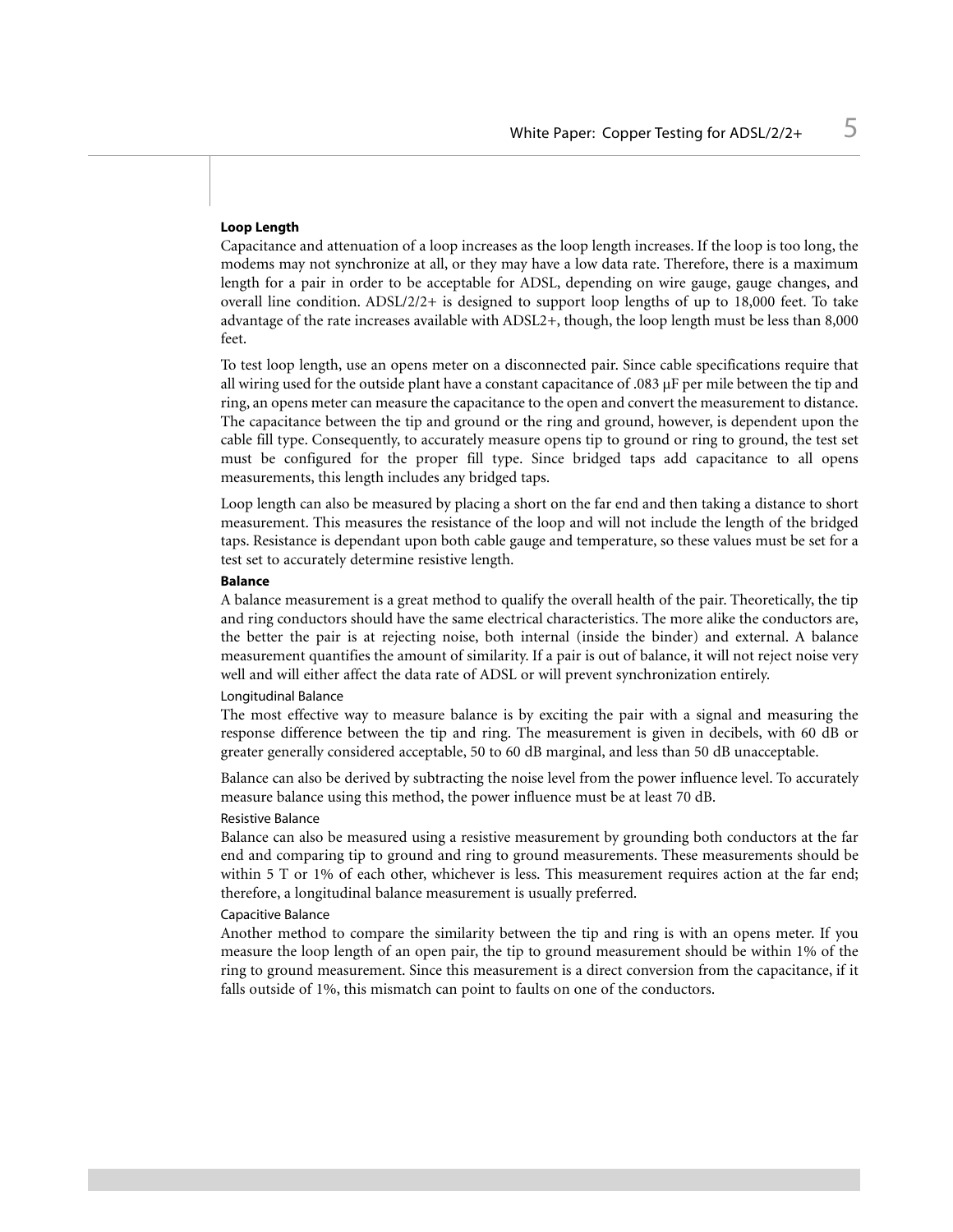#### Leakage Resistance

An open loop should have no electrical path between the tip to ring, ring to ground, or tip to ground. Cable damage, wet sections, or bad splices can create a resistive path for current to flow. Minor resistive faults affect the balance of a pair, leading to noise. Major resistive faults create a hard short on the circuit and a complete signal loss.

To identify resistive faults, use a digital ohmmeter. When conducting this test, it is important to simulate conditions that will exist on the line when it is turned up for service. This will help to ensure that the stresses applied by the working line will not affect the pair condition. It is, therefore, important to take these measurements with an ohmmeter that is specifically designed to measure cable pair insulation resistance. In general, a resistance greater than 3.5 MT is considered acceptable for ADSL.

To locate faults, use a resistive fault locator (RFL). An RFL requires a known good wire to use as a reference. This can be the other wire in the pair or both wires of a separate pair. For a single pair measurement, the far end tip and ring must be shorted together. For a separate pair measurement, the tip and ring of the good pair must be shorted to the faulted wire of the bad pair. The accuracy of an RFL depends on correctly setting the cable gauge and temperature, as this affects resistance.

### **Load Coils**

The quality of voice calls is degraded by the capacitance on a very long loop (greater than 18,000 ft). The attenuation caused by this capacitance can be counteracted by adding inductance to the line, in the form of load coils. Load coils are typically spaced 6,000 feet apart and 3,000 feet from each end, but may be more or less depending on the loading scheme used.

Load coils act as a low pass filter, causing very high attenuation for signals above 4 kHz. This attenuation is too great for ADSL signals, so any loads on a loop intended to carry ADSL must be removed. This includes loads on bridged taps.

A simple way to check for load coils is with a load coil counter. A load coil counter sends a frequency sweep to find the attenuation characteristic of a load coil. It then returns the number of loads on the line. These test sets often require that there be at least 1000 feet of line after each load in order to detect the load's presence.

To identify the location of load coils, a time domain reflectometer (TDR) can be used. A load coil shows up on a TDR like an open – an upward spike (Figure 4). The leading edge of the spike can be used to approximate the distance to the load. A TDR can only accurately show the distance to the first load. Therefore, if there is more than one load coil, a new TDR trace should be made after each load is removed.

#### **Bridged Taps**

Bridged taps, or laterals, are excess lengths of wire that extend past the subscriber or are spliced in along the span. They do not interfere with normal POTS service and may exist due to moved equipment or plans for multiple termination points.

Bridged taps, however, degrade the performance of an ADSL circuit by causing signal reflections at the splice point and at the end of the tap. These reflections can cause errors. Bridged taps also add noise to the circuit by acting as antennas,



Figure 4. A TDR trace of a load coil.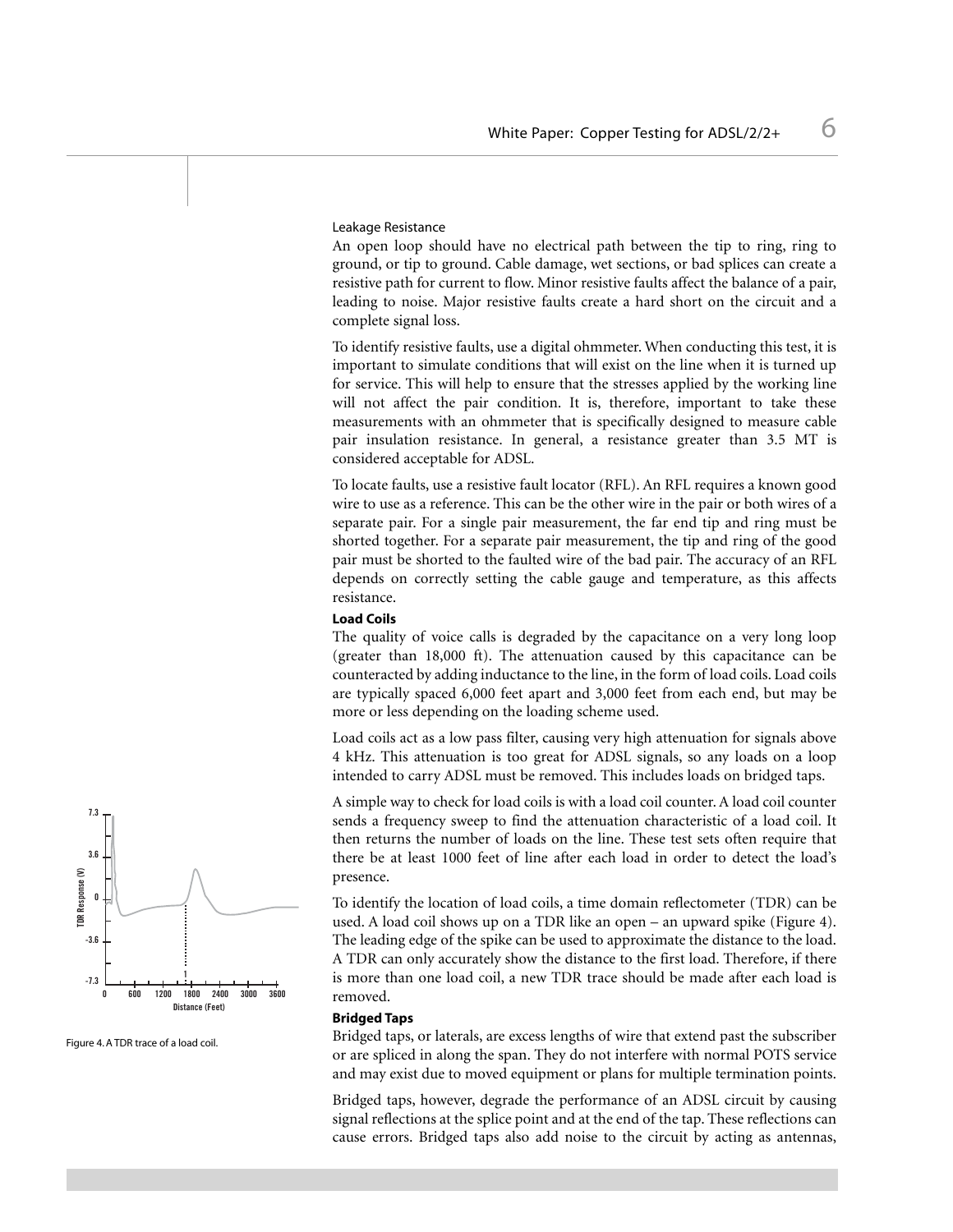

Figure 5. A TDR trace of a bridged tap.

picking up external noise along the tap, and attenuate the signal at the wavelength that corresponds to the tap length.

ADSL modems can tolerate some level of noise and attenuation, so some bridged taps are acceptable. As the length of taps increases, however, this noise and attenuation will render the loop unacceptable for ADSL.

The length of all bridged taps on the span should total less than 2,500 feet with no single tap exceeding 2,000 feet. For instance, eight 60-foot taps are acceptable, but one 2,400-foot tap is unacceptable. The exception to this guideline, however, is that no bridged taps should be placed within 1,000 feet of either ATU. The closer the bridged tap is to the ATU, the higher the energy of the reflected signals. If the tap is too close, the reflection may contain more energy than the signal from the other ATU. At this point, the circuitry is unable to distinguish between data and unwanted reflections.

The most effective way to test for the presence of bridged taps is with a TDR. The impedance of a bridged tap shows up on a TDR trace as a downward spike followed by an upward spike (Figure 5). The beginning of the downward spike gives the approximate location of the tap's splice point. The distance between the lowest point and highest point gives the approximate length of the tap.

Bridged taps can also be identified by measuring the capacitive loop length and comparing it to the resistive loop length. Since bridged taps act as extra capacitance, the capacitive loop length will include the length of any bridged taps, while the resistive loop length will not. This is a two-ended test, requiring that the line be open for the capacitance measurement and then shorted for the resistive measurement. It is not as simple as a TDR trace, nor does it give you the location of each tap.

#### **Noise**

On a POTS line, noise in the frequency range below 4 kHz is a problem because it is audible. The buzzing, static, clicking, or popping sounds can drown out the speaker's voice if above a certain threshold. In the same way, the ADSL message is lost if high frequency noise reaches a threshold. This results in bit errors or complete loss of synchronization between the ATU-R and ATU-C.

Noise can be caused by the following conditions:

- Electromechanical devices near the circuit, such as relays
- Environmental influences, such as lightning
- AC signals, such as those generated by power sources at 60 Hz (power influence)
- Other adjacent pairs carrying services, such as T1 (crosstalk)
- Unbalanced pairs

To measure noise, use a test set with wideband noise measurements – as opposed to voice-band noise measurements. To filter only for noise that will affect ADSL, set the test set to use a "G Filter." Also, the far end should be terminated with a 100T resistance for any noise measurement. Wideband noise is measured in dBm